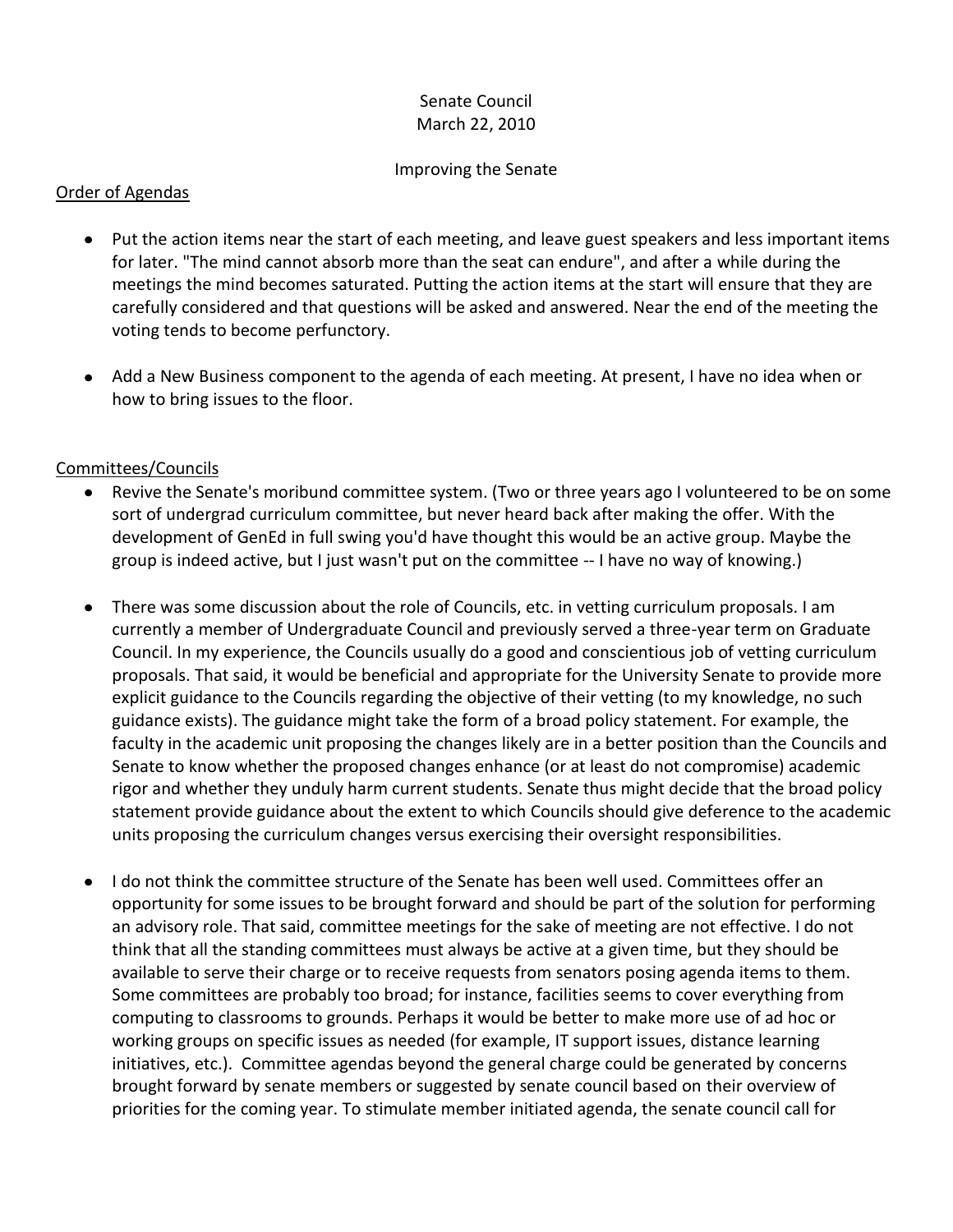specific agenda items at the start of the year and focus on constituting the needed committees based on that input. I think committees should be available and active as needed based on institutional priorities and member concerns.

• Several people complained about the Senate's role as a rubber stamping organization. One approach would be to delegate authority for final decisions on certain issues to those committees that consider them carefully. In my experience a large group viewing complicated issues with little preparation rarely makes good decisions, and I question why final votes on certain issues take place in the full Senate. Perhaps committee decisions and supporting materials could be made available to Senators for review and challenges for a prescribed period before becoming final decisions.

### Communication

- **I** don't see meaningful *communication* from Senators to the groups they represent. Providing a concise list of relevant announcements and Senate decisions that Senators could post on faculty listservs would be one way to standardize the information coming out of the Senate. In cases where several Senators represent one group such as a college, a single Senator could be selected to disseminate the information to that group.
- I appreciated the opportunity for the Senate to have a broad open discussion facilitated by Professor Swanson about our role in university governance.
- $\bullet$ Budget issues - Clearly this is a huge concern for everyone these days. If we could possibly be facing program or benefit cuts or other draconian responses to a dire budget situation, will the senate have enough information to provide meaningful input? Will such input be sought? The suggestion was made that the Senate council chair could seek to participate in the meetings between the Provost and the Deans. This would seem to be an important way for the Senate to be kept apprised of issues that could have a large impact on the institution as a whole.
- There really should be some regular communication between the US and the SS on matters of money. Perhaps the Senate Council and the Staff Senate's Executive Committee could meet on the issue occasionally?
- Also, it might be nice if there was some more general communication between the two Senates. It might facilitate matters for each to know that the other exists, and that, for the most part, a lot of the internal struggles they're each facing are the same.
- How can the Senate have better ties to other university committees where appropriate or ensure seats  $\bullet$ reserved for a senate member are filled? One of the reasons I saw a need for a senate IT committee was because the UK academic computing committees had been vacant and inactive for years. Vince Kellen re-constituted these committees in 2009, one for instructional computing and one for research computing. Is there some channel of communication between the Senate and committees such as these? Related to this, how many university committees call for a Senate representative? For example, I serve on the university web advisory committee that has a slot for a senate member that has rarely been filled during the last 6 years. Is there a way for senate members to know who those representatives on outside committees are so they could provide input to them on relevant issues?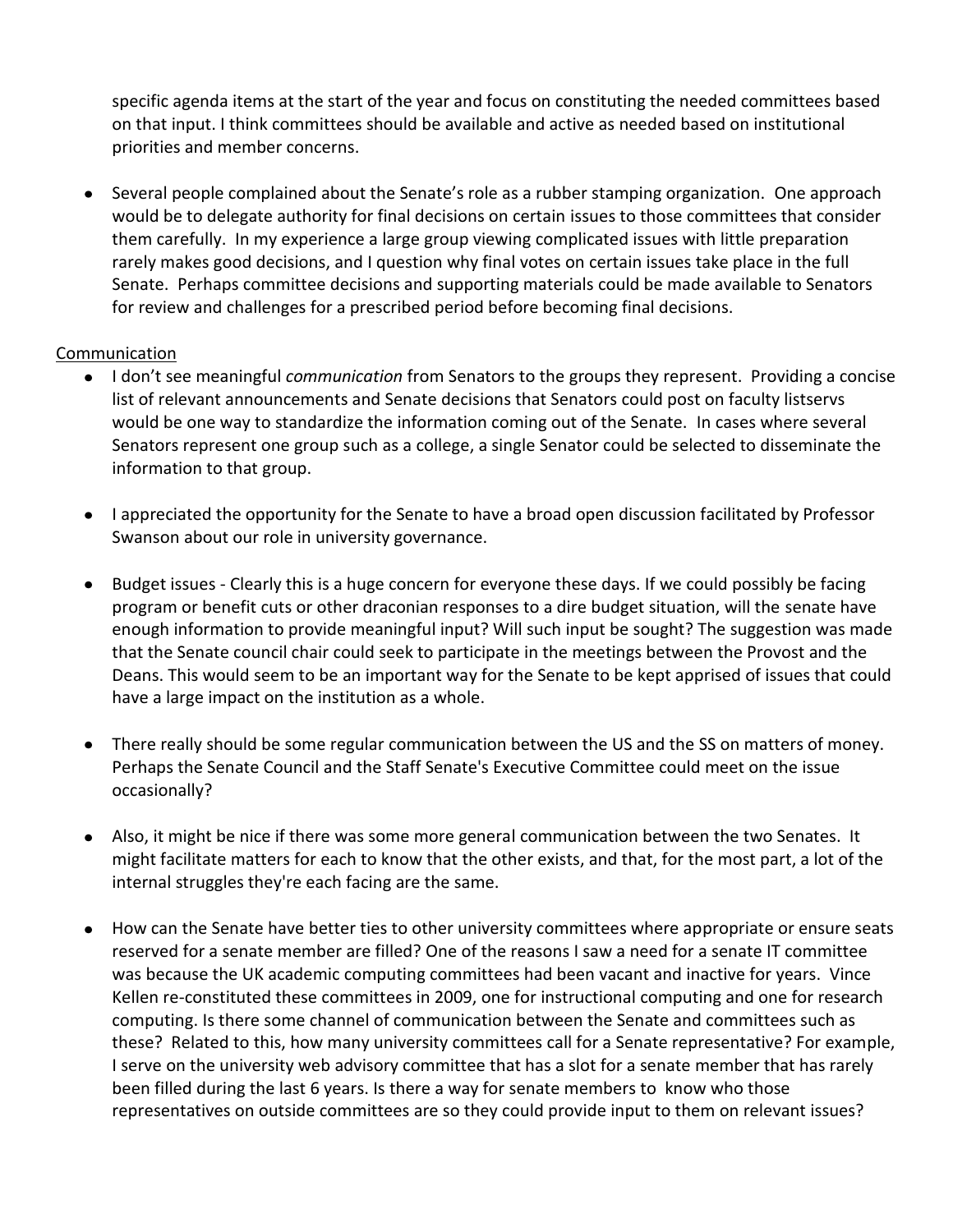- Philosophically, I associate the idea of a "senate" with the dual roles of "advise and consent" and it is the lack of much of an advisory role that I see as the most problematic. I find almost all of what we do to be quite "top down." Generally, we are informed of decisions that have been made or are recommended to be made. I am able to go back to my unit and report on what has transpired, but what seems to be missing is much opportunity for two-way communication; that is, a way for me to bring other issues that concern my colleagues back to the Senate. I do think an active committee structure is part of the answer, but I think it also goes beyond that.
- I do have a few specific suggestions for your consideration.
- A theme in the discussion was antipathy toward "administrators" and glorification of faculty. On one hand, this was amusing because I consider the Senate to be part of administration. On the other hand, it was disturbing because we have an entire branch of our Gen Ed curriculum to teach students not to apply such generalizations to broad groups of people. If I had a third hand, I would also point out that any group that refuses to work constructively with others gets marginalized. My impression is that the majority of Senators are interested in constructive collaboration to solve problems, but they are easily drowned out by those who speak often and loudly. Promoting more electronic communication on important issues before and after meetings may be a way to increase productive participation. Yesterday's invitation to send "Improve Senate" emails is a good example of a way to encourage broader participation.
- I think communication could be improved within the senate. I had a interaction that may not be typical, but was nonetheless frustrating. In the spring of 2008, I sent a proposal to the council chair suggesting the senate council consider the need for a Senate IT related committee/work group. That request was never acknowledged. Since that was near the end of the spring term for the senate council, I assumed it was just being deferred. I resubmitted it the next year in the fall of 2008 to the new council chair. It was also not acknowledged. However, I did find out later from another source that it got on the agenda for spring of 2009, but I was on sabbatical then and not part of the working group that did finally explore this issue. My point is really just that, based on my limited experience, I concluded there may be communication lapses between senate council and senate members. There should be a defined process for how a senator can bring items forward for consideration.

# Shared Governance

 $\bullet$ Shared governance between faculty and the administration depends on the willingness of both to share. From the faculty's perspective, how we can best enhance the effectiveness of Senate's role in shared governance depends on the administration's willingness to share its governance authority. How and to what extent is the administration willing? For example, I was on the Senate committee that interacts with the administration on budgetary matters several years ago. The administration shared a lot of budget information with the committee, but I never got the sense that it would lead to actual changes in budget decisions. I recommend consultation with appropriate members of the administration to get a more accurate sense of its willingness to share governance.